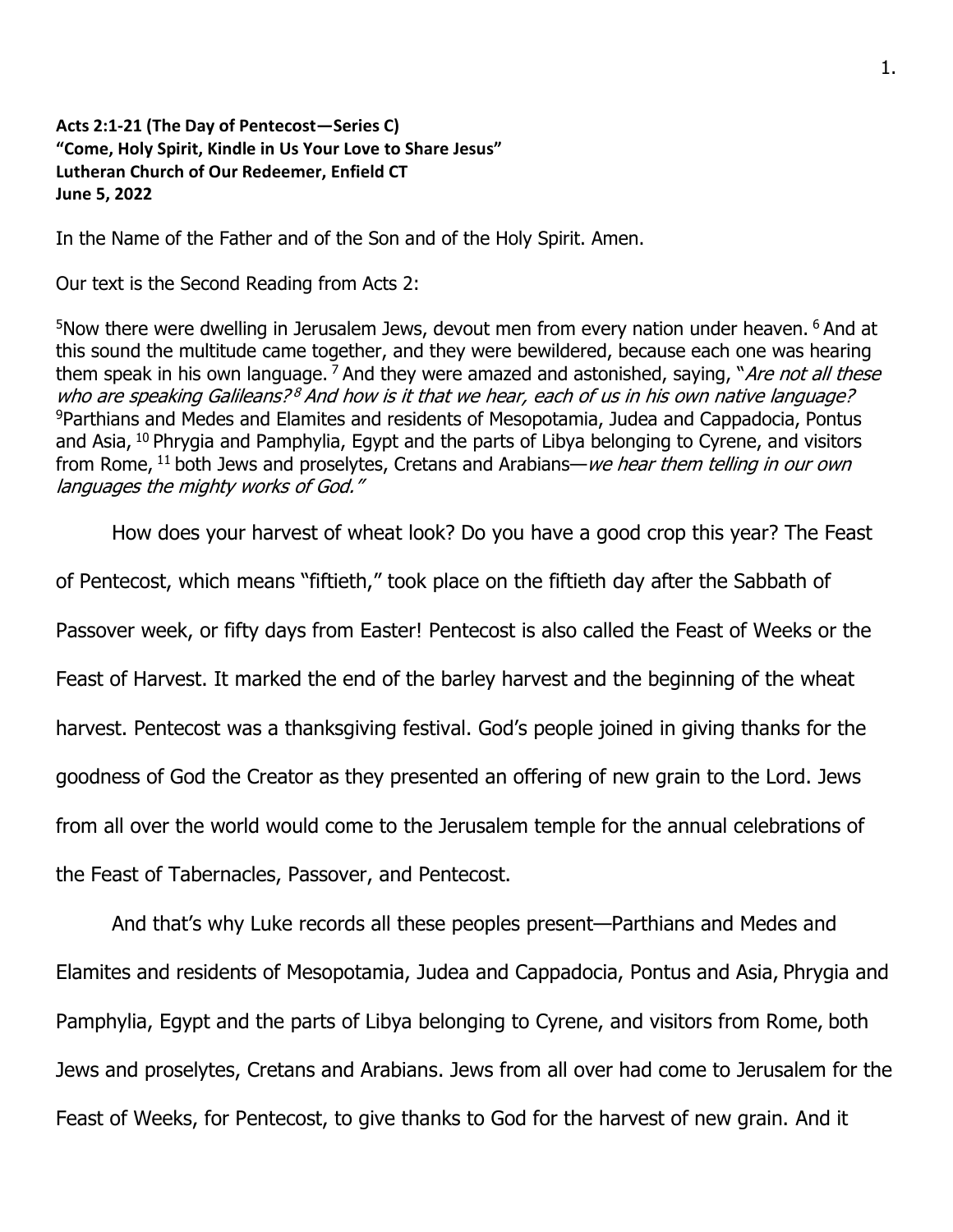happened that it was on this Sunday that the Lord poured out the Holy Spirit in power on the chosen disciples of Jesus. Jesus kept His promise in our Gospel reading, "But the Helper, the Holy Spirit, whom the Father will send in my name, he will teach you all things and bring to your remembrance all that I have said to you" (John 14:26 ESV). And the result of the gift of Holy Spirit in power was that those present in the temple heard the disciples sharing God's Word through the special gift of language. As a result of the gift of the Holy Spirit that day and the preaching of the Gospel that took place, "about three thousand souls" were added to God's kingdom (Acts 2:41). That was a harvest of abundance—not of grain—but of people in whom the Holy Spirit created saving faith in Jesus Christ, upon whom were bestowed the forgiveness of sins and eternal life. A reason to give thanks, indeed!

Jesus said to His disciples in Luke 10, "The harvest is plentiful, but the laborers are few. Therefore pray earnestly to the Lord of the harvest to send out laborers into his harvest" (Luke 10:2 ESV). The events of that Pentecost are an answer to this prayer of Christ's followers. It is a prayer that we continue to speak when we pray, as we did in the Introit this morning, "Come, Holy Spirit, fill the hearts of the faithful, and kindle in them the fire of your love." Without the work of God the Holy Spirit, we could not know Jesus Christ as our Lord and Savior from sin, death, and the power of the devil. We confess in the Explanation of the Third Article of the Creed, "I believe that I cannot by my own reason or strength believe in Jesus Christ, my Lord, or come to Him; but the Holy Spirit has called me by the Gospel, enlightened me with His gifts, sanctified and kept me in the true faith. In the same way He calls, gathers, enlightens, and sanctifies the whole Christian church on earth, and keeps it with Jesus Christ in the one true faith."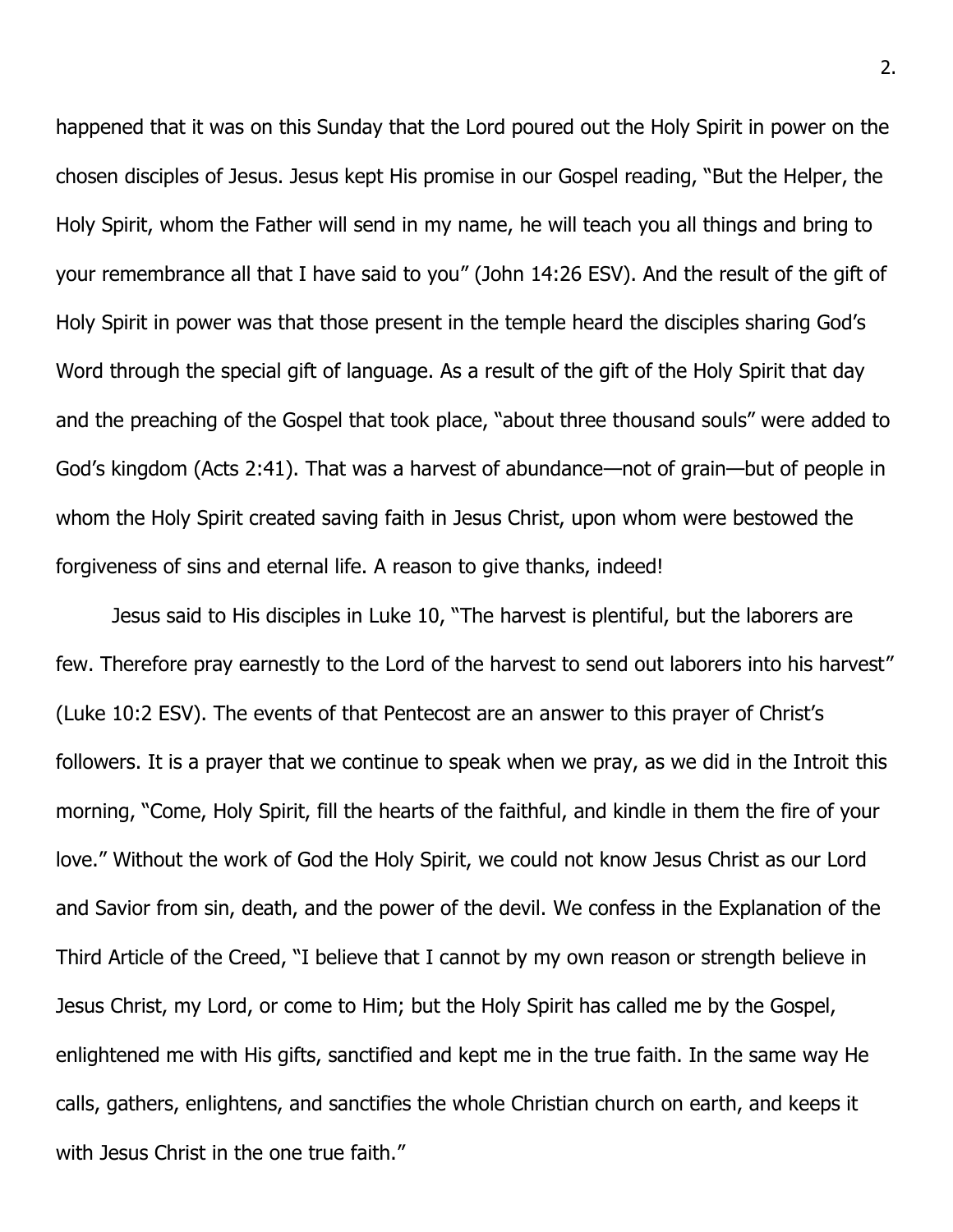It is the work of God the Holy Spirit to call people to saving faith in Jesus Christ by the Word of the Gospel—the Promises—forgiveness of sins, eternal life, and salvation from death and hell. These Jesus alone purchased and won for all people with His perfect life and with His suffering, death, and resurrection. "How can what Christ did for us two thousand years ago . . . become effective in our lives today? . . . The comforting truth is that the Holy Spirit works through objective, external, sure, and certain means of grace, through which we receive justification by grace alone, through faith alone, on account of Christ alone."<sup>1</sup> When God the Holy Spirit works through the Gospel in Word, water, bread and wine, He creates saving faith in Jesus in us through these means and sustains us in that saving faith that apprehends all the gifts of God in Christ—the forgiveness of sins and eternal life.

On that Pentecost Day recorded for us by Luke in Acts 2, we see the Holy Spirit doing what He does. Through the proclamation of the "mighty works of God" in the Gospel, saving faith is created. People receive the Good News of Jesus and, having been called by the Spirit through the Gospel, believe in Him as their Savior. The Reformers said it this way in the Augsburg Confession, "Through the Word and Sacraments, as through instruments, the Holy Spirit is given [John 20:22]. He works faith, when and where it pleases God [John 3:8], in those who hear the good news that God justifies those who believe that they are received into grace for Christ's sake. This happens not through our own merits, but for Christ's sake."<sup>2</sup>

<sup>&</sup>lt;sup>1</sup> Paul Timothy McCain, ed., *Concordia: The Lutheran Confessions* (St. Louis: Concordia, 2005), 33. 2 Ibid.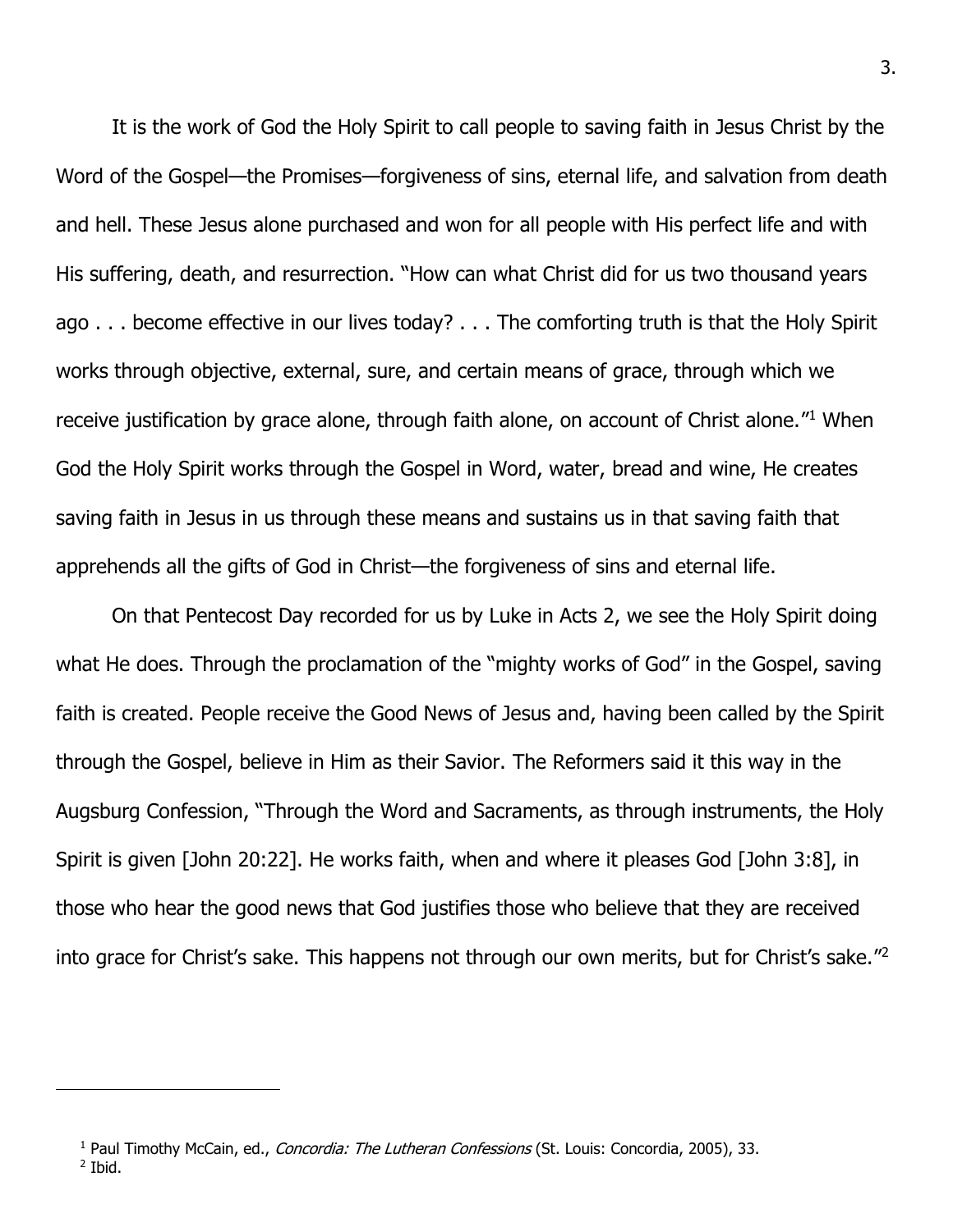In a very real way, you and I are part of the great Pentecost harvest. The Holy Spirit has been given to us through the Means of Baptism and the Gospel Word. We rejoice in the gift of saving faith that trusts in Jesus Christ alone for the great gifts of forgiveness of sins, rescue from death and the power of the devil, and the blessing of eternal salvation, which is already our present possession by faith, even as we look forward to its fullness on the Day of the Resurrection.

Now we could, as Pastor Yeadon once said in a sermon, just sit around soaking up the Lord's blessings like a bloated pig. (Yes, he really did say this.) But that's not the Lord's intentions. Again, the words of Jesus, "The harvest is plentiful, but the laborers are few. Therefore pray earnestly to the Lord of the harvest to send out laborers into his harvest." Guess who the laborers are?

If you guessed all the disciples of Jesus, you're correct. The faith given to us by God the Holy Spirit through the Gospel and the Sacraments is not only a saving faith but also a sanctifying faith. That means the gift of faith in Jesus not only receives the forgiveness of sins and everlasting life, but the gift of faith also makes us holy by the power of the Spirit as we live the life of a disciple of the Lord Jesus. The faith given by the Holy Spirit is a living and active power in our lives, bearing the fruit of good works. And is it not truly a good work prompted by the Holy Spirit that we share the Good News of salvation from sin, Satan, and death that Jesus gives to all people freely by faith?

If you have an old, used something in your house that's still in decent condition (or sometimes not), you can leave it by the side of the road. There's a really, really high percentage chance that within the first few hours, someone will stop and adopt your no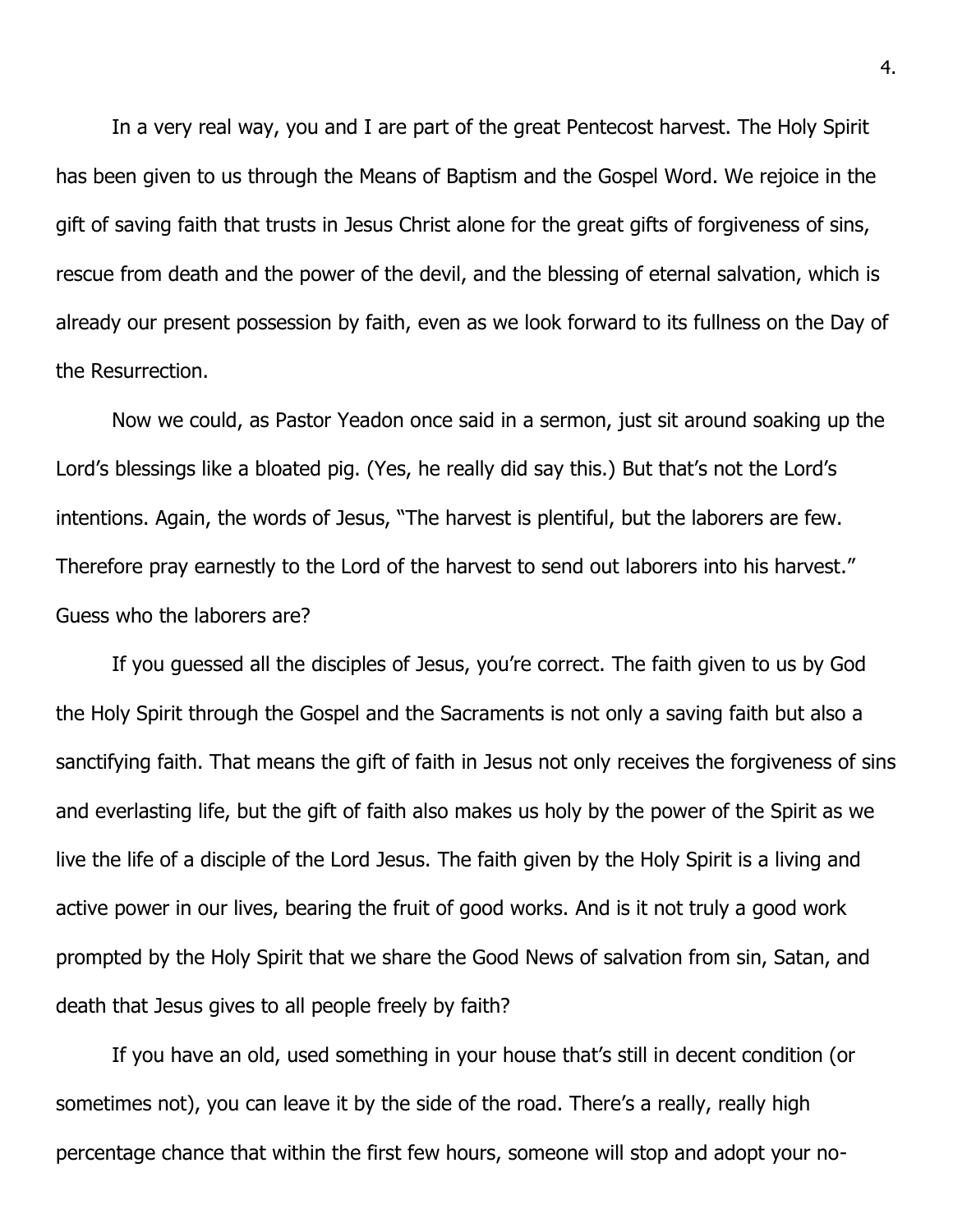longer wanted item. At least, that's been my experience around here. I think this is true because people like getting things for free. Put a sign on it—FREE—and it'll be gone before you know it. Who doesn't like free? The free gift of God is eternal life in Christ Jesus our Lord (Rom. 6:23 ESV). And it is a gift that all people need. Without it—without the forgiveness of sins which bestows upon people eternal life and salvation—there is nothing but everlasting death and condemnation in their future. The judgment of God against unbelief is real. Hell and eternal death are real. But the free gift of God is eternal life in Christ Jesus our Lord.

There is an abundant harvest of people who are dying in sin, dying because of suffering, dying in agony and fear caused by the world and the sinful flesh. That's why we pray, "Come, Holy Spirit, fill the hearts of the faithful, and kindle in **ME** the fire of your love." Kindle in **ME** a love for the lost who do not yet know Jesus by faith. Kindle in **ME** a heartfelt concern for the spiritual as well as physical needs of my neighbor, that person to whom I have the ability to show love and mercy in the name of Jesus because the Holy Spirit dwells in me and is prompting the good works of faith to flow from my heart.

St. Paul enlightens us by the Holy Spirit's words in Romans 10. "For 'everyone who calls on the name of the Lord will be saved.' How then will they call on him in whom they have not believed? And how are they to believe in him of whom they have never heard? And how are they to hear without someone preaching? And how are they to preach unless they are sent? As it is written, 'How beautiful are the feet of those who preach the good news!' But they have not all obeyed the gospel. For Isaiah says, 'Lord, who has believed what he has heard from us?' So faith comes from hearing, and hearing through the word of Christ" (Rom. 10:13–17 ESV).